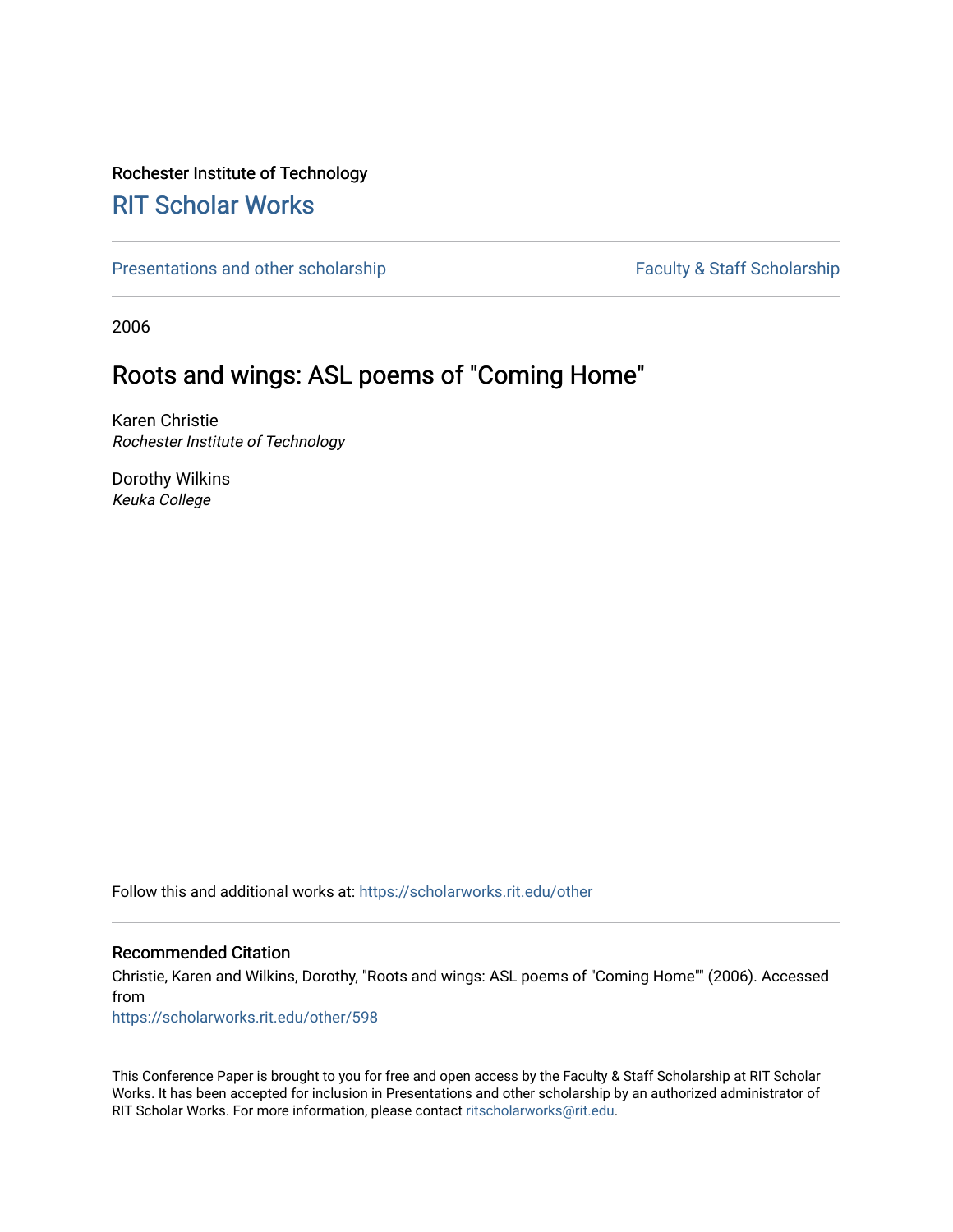# Roots and Wings: ASL Poems of "Coming Home"

#### KAREN CHRISTIE, PH.D., & DOROTHY M. WILKINS

*Karen Christie is an associate professor in Department of Cultural and Creative Studies at the National Technical Institute of the Deaf (NTH)) where she teaches primarily literature courses. Dorothy Wilkins is a professor and co-coordinator for ASL and ASL/English Interpretation at Keuka College in Keuka Park, New York.*

*For many Deaf people born into hearing families, coming "home" into the Deaf community for the first time is a common experience and leads to a change in language use and identity. In this paper, we relate how Deaf literary artists, and specifically ASL poets, represent this experience of "coming home." The quest for a home is also a common theme which has emerged among the literatures of postcolonial peoples in exile (Ashcroft, Griffiths, and Tifflin, 2005) and we will suggest it parallels the Deaf experience. In addition, we look at the symbols used by ASL poets for representing the journey to Deafhood (cf. Ladd, 1993). The ASL poems, "Cocoon Child" by Clayton Valli (1995) and "Black Hole: Colors ASL" by Debbie Rennie (199o), in particular, employ images which suggest that finding home for the first time inspires a liberating transformation of not only language and identity, but also of spirit. It is this experience which Deaf people desire to bequeath to future generations of Deaf children: that which provides them with both roots and wings.*

#### INTRODUCTION: POSTCOLONIAL LITERARY HOMES

"There are only two lasting bequests we can hope to give our children. One of these is roots; the other, wings." —Hodding Carter

IN THEIR BOOK *THE EMPIRE WRITES BACK,* ASHCROFT, GRIFFITHS AND Tifflin (2005) identify a number of themes that run throughout the literatures of postcolonial peoples in exile. One of these is the quest for home. Postcolonial writers may be described as minority writers, diasporic writers, writers of exile or immigrant writers. Despite the reasons for and time of "displacement," these writers are often viewed as foreigners/different in their places of residence, and often feel that way as well. The concept of "home," hooks (1991) has noted, also is very different for those who have been colonized or oppressed. Thus, in the literatures of these peoples the struggle of finding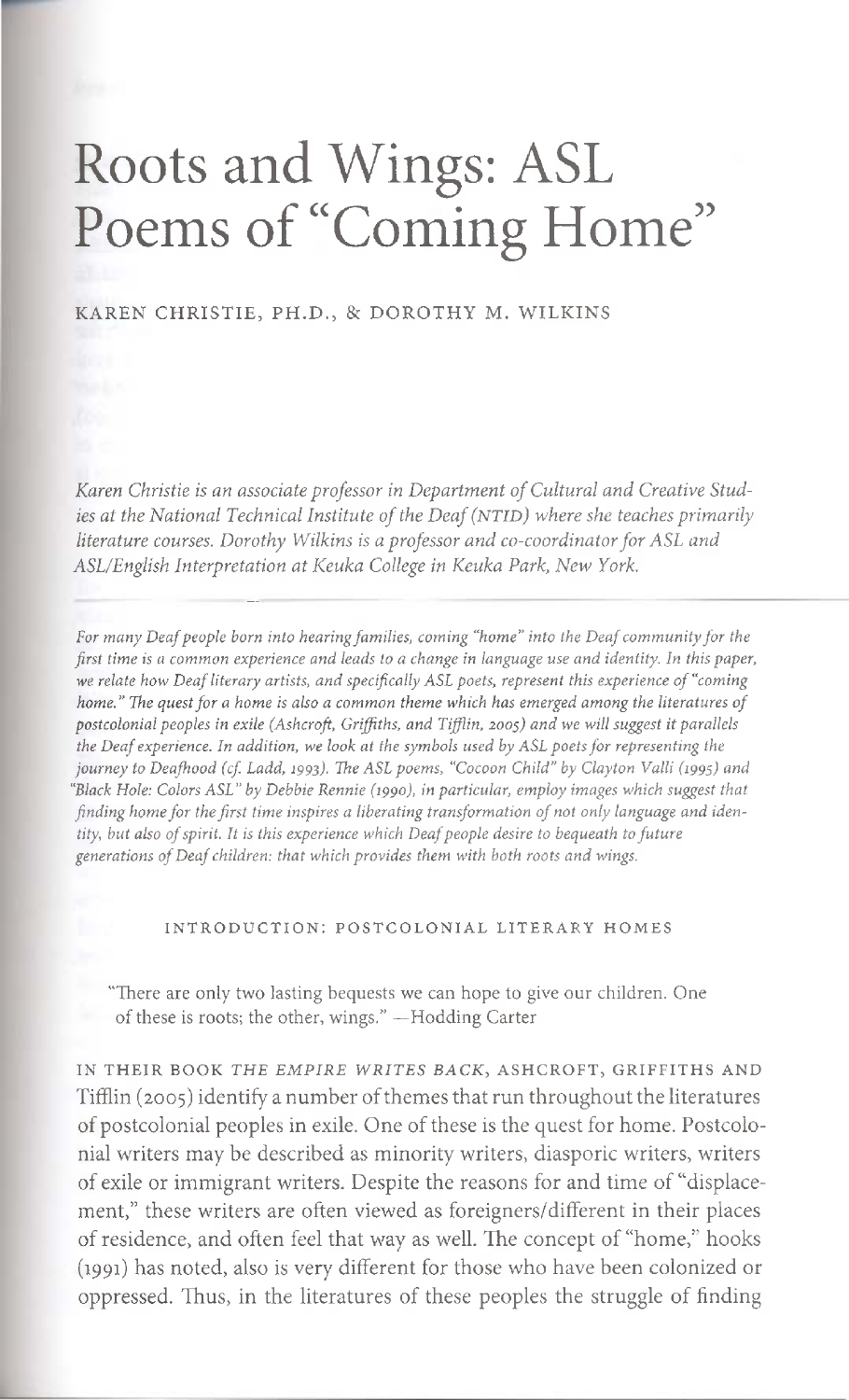their place, their home, often is addressed and provides a type of re-writing of the dominant culture's account of the history of a group.

While the homeland of these writers may be a real place, Rushdie (1992), calls them "imaginary homelands" as the literary attempt to truly describe one's homeland will not be an objective reality and is likely to be idealized. In this way, home becomes a sense of place "created by a community of language, culture, and customs" (Said, 2001) and a place of belonging. Along with the idea of home is the concept of sharing a "fictive kinship," which implies a collective identity by which disenfrancised peoples share "a particular mind set and world view" (Fordham as cited in Leistyna, 1999:80. As Rushdie (1992), Ashcoft (2001) and Said (2001) show, postcolonial writers use the trope of "home" with special meaning. This unique meaning of home and kinship is particularly relevant in discussing the literary works of Deaf people.

#### DEAF PEOPLE AND THE QUEST FOR HOME

In a number of writings concerning Deaf people and the Deaf community, there has emerged a refrain about the importance of finding or feeling "at home." For those of us born into hearing families, we grow up with a feeling of being foreigners and different from those in our family's extended community. Because of a shared physical characteristic and because we are unable to be acculturated into our family's cultural heritage, Lane, Hoffmeister, and Bahan (1996) contend Deaf children from hearing families are born with a "Deaf heritage" of which they "take possession" when they finally come home to the DEAF-WORLD.

**Home as a geographical community.** For Deaf people, the quest for a homeland at one time did become the yearnings for the establishment of a literal geographic place, with our own governing structure. In the last century, Lane (1995) notes that there have been several movements by Deaf people in various countries to establish land for a Deaf community. Between 1856 and 1859, there was a flurry of letters in the American Annals of the Deaf arguing for the claim of some land in the west for a "Deaf colony." While such a colony never materialized, the dream has manifested itself into the form of a town. Laurent is a signing-friendly community in South Dakota which is being built today (see http//www.laurentsd.com). However, this sense of home as a particular geographic place is less common when creating literary works about the Deaf experience and the longing for home.

**Home as the Deaf school.** Many Deaf people have told about experiencing the feeling of coming home when discovering others like themselves at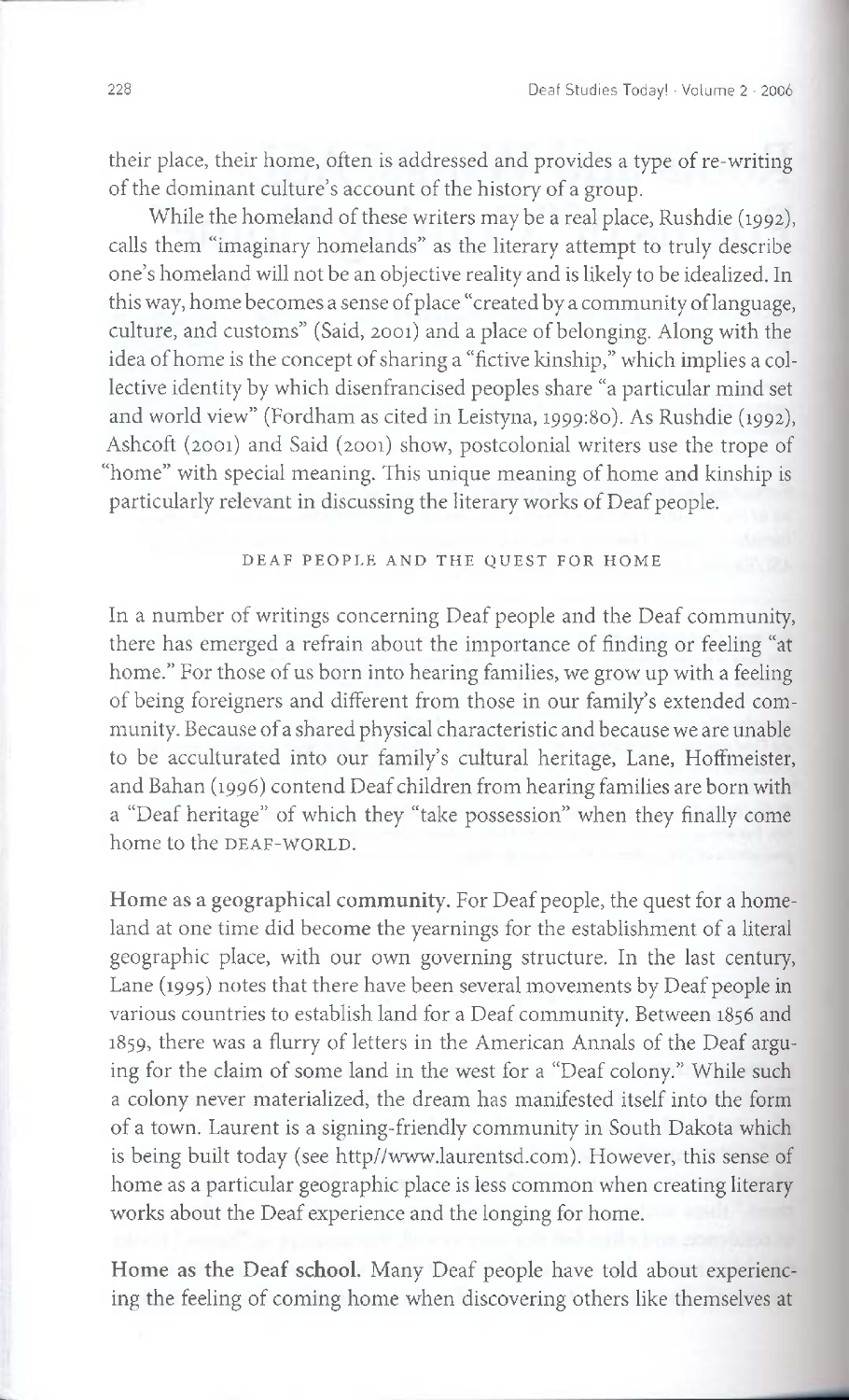Roots and Wings: ASL Poems of "Coming Home"

Deaf schools. In the beginning of his aptly titled A *t Home Among Strangers,* Schein (1989) shares the stories of two Deaf men, Edmund Booth and Frank Bowe, as first-time arrivals at different Deaf schools. Both of these men arrived with a hearing sibling, yet at once felt they had "come home" to a family of Deaf people. That these two stories happened over loo years apart speaks to the perseverance of the Deaf school as an enduring place of cultural initiation. Additionally, the Deaf school as home transcends even traditional geographical boundaries. Ladd (2003) shares the memories of Raymond upon "first contact" with other Deaf people at a Deaf school in England:

I saw all these hands waving around...I remember that—I was four and a half, five, and a kid came up and signed to me, and I shrank back....Yet I identified myself with him like that (snaps fingers). Yep, that moment opened me to the world, really. (301)

Beyond the Deaf school, the Deaf community maintains the homeland for Deaf people. It further organizes the establishment of clubs, athletic associations, advocacy groups and religious organizations (see Lane, Hoffmeister and Bahan, 1996; and Ladd, 1993). These readings give us some information on the idea of a Deaf homeland from historical and sociological perspectives. What about the Deaf homeland as a personal and literary experience?

**Home in** Deaf/ASL Literature. Peters (2000) addresses the Deaf homeland as a literary experience in *Deaf American Literature: From the Carnival to the Cannon.* In particular, she mentions Bang and DeLap's play "Institutional Blues" (1993) which gives audience members a glimpse into the Deaf school as a homeland. Echoing the experiences of Booth and Lowe, one of the students at the Deaf school in this play explains, "...here (deaf-school) feel like family. True love mother father, but here school feel like me having loo brothers and sisters..." (p. 18). The Deaf girl, Darlene, goes on to contrast her dinner table experiences with her family of origin with those of her Deaf school family.

In the film *AsaramaKu* (2000), RIT student filmmaker Leon Lim tells the story of a Deaf Malaysian boy's coming home to a Deaf school. Lim shows that after arrival at the school, the boy must go through an initiation process in order to be accepted. Yet, once accepted into the "family," he clearly remains in close contact—evidenced by the shared memories and food at his 5o year class reunion which frames the film's story. Thus, the film tells a common "coming home" story experienced among Deaf people from vastly different geographical backgrounds, and further suggest Deaf people may be viewed as disaporic people of a Deaf Nation (see Ladd, 1993). In addition, Lane (1995) mentions Douglas Bullard's *Islay* (1986) as "a Deaf utopian novel."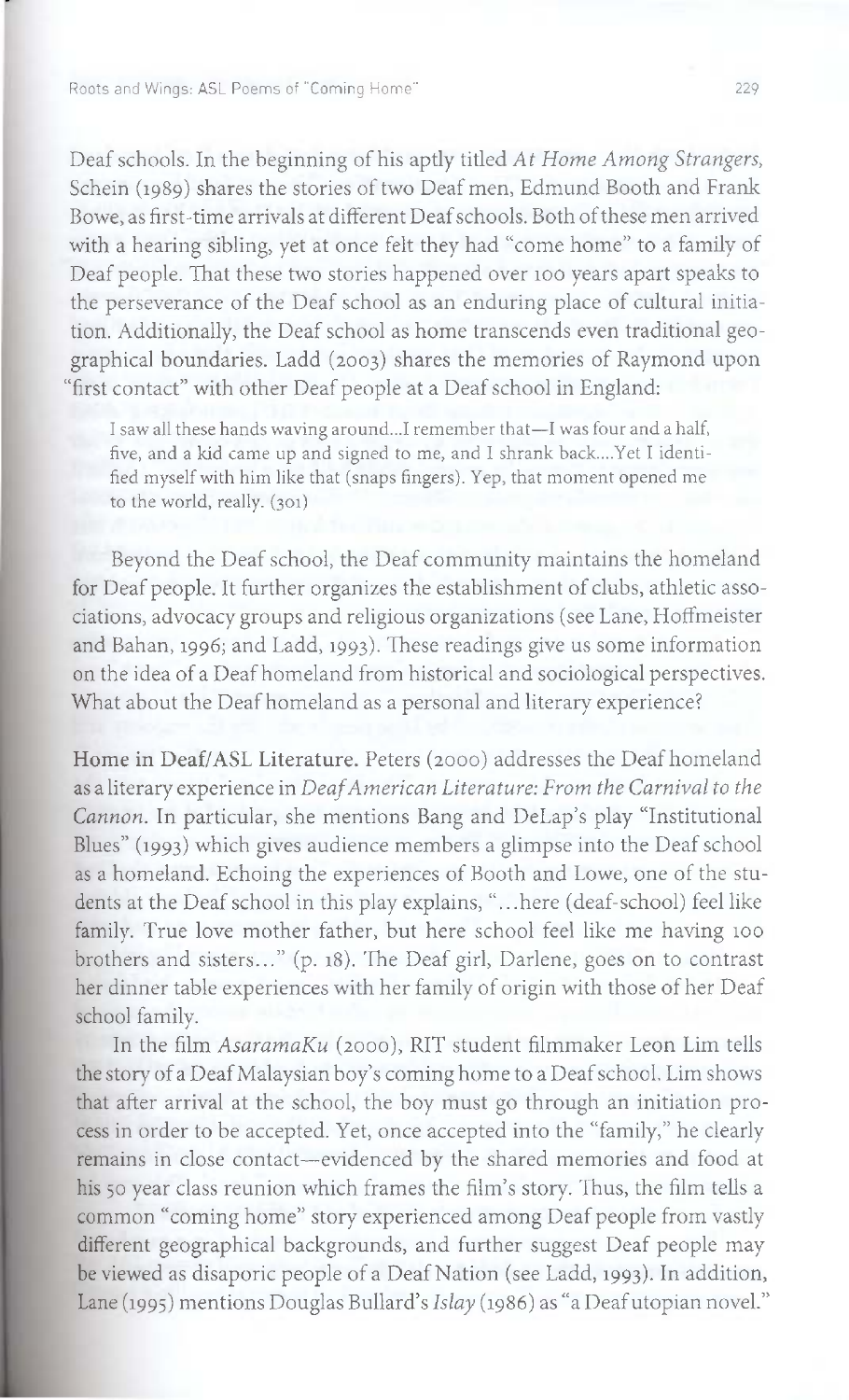In this book, the narrator sets out to establish a deaf state, a Deaf homeland. Peters (2000) analyzes this "Deaf American Novel" in great detail focusing particularly on Bullard's use of satire in creating both his Deaf and hearing characters. However, the protagonist, Lyson, frequently articulates Deaf truths: "Hearing think us deaf have no family, no loved one, no roots, no legitimacy" (Bullard, 1986:61). At one point, Lyson visits with Anthony, a Deaf geneologist and his Deaf wife, Jayne. While Lyson has come to talk about Anthony investing in his deaf state of Deaf brothers and sisters, Anthony assumes Lyson has come to trace his family lineage. Confusion ensues, which Jayne clarifies "...You, Anthony talking about blood. You, Lyson talking about spirit." Jayne clearly is interested in Lyson's idea as she complains to her husband, "...you stubborn on ground, while he, Lyson, trying fly!" (Bullard, 1986:166). As these brief passages illustrate, Bullard clothes his truths about the spiritual longing for a homeland in survival humor. Writings which mix "the bizarre and the plausible" have been identified as features of postcolonial literatures in which these writers "...demand the prerogative of redreaming their own lands" (Boehmer, 2005:236).

In looking at literary works created in ASL, Peters (2000) mentions Stephen Ryan's "Planet Way Over Yonder" (1991). Like the folktale "Eyeth" and NTD's "My Third Eye: Circus Sideshow," this is an inverted world story. In these works, a planet is inhabited by Deaf people who are the majority and where hearing people are considered freaks, aliens, and "people of the ear."

Bonnie Kramer's ASL narrative "The Deaf Duckling" (1996) tells the story of a deaf duckling who leaves home after being ridiculed for wearing a body hearing aid. This duckling runs away, coming upon another pond, where he meets signing Deaf Swans. One of the Deaf Swans assures the Deaf duckling of their shared heritage. She frees the duckling of the body aid that has been weighing him down. The Deaf duckling becomes a swan and joins the group in flight to a new home where there are 'many, many like us.'

In Ben Bahan's "Bird of a Different Feather" (1993), a young bird feels a conflict in establishing a home among the valley birds or among the eagles of the mountains of his parents (which are allegories for the Deaf community and hearing world, respectively). It ends with the bird flying off toward the horizon of a setting sun. While the conclusion of the story implies a depressing between-state, Ashcroft (2001) has described the postcolonial motif of horizons as suggesting places of merging potential which challenge "the nature of inherited boundaries of cultural limitations" (204). This may be true for a postmodern interpretation of "Bird of a Different Feather."

Thus, we see the prevalence of longing for a homeland in a number of genres of literary works by Deaf people. However, what of ASL poetry?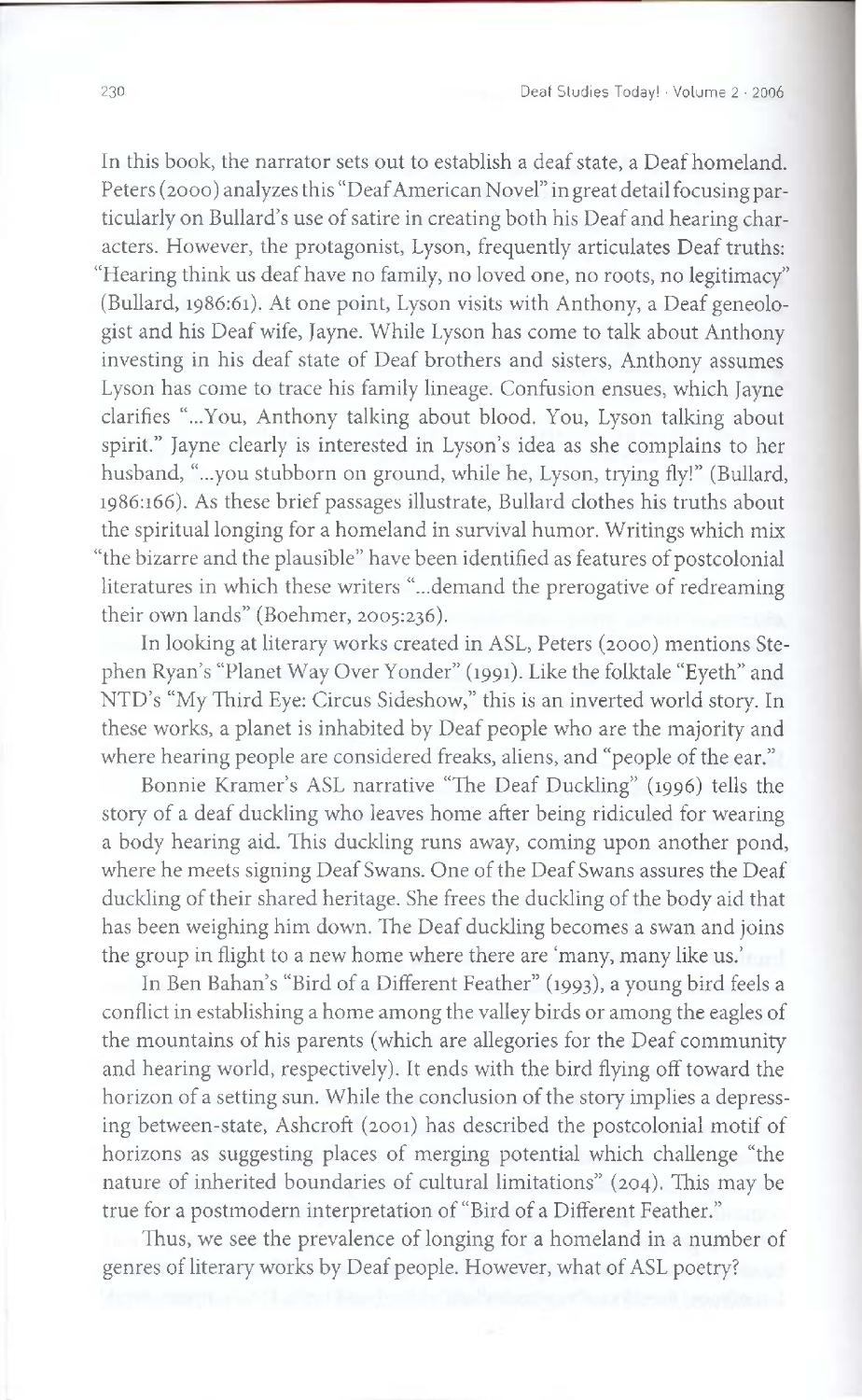#### DEAF HOMELAND IN ASL POETRY

In our study of ASL poetry in terms of themes of resistance, affirmation and liberation (Christie and Wilkins, 2007), we looked at the poetry of ASL which specifically addressed the "Deaf experience." We found that these poems could be described in terms of those that communicated political resistance to the majority culture and those that communicated an affirmation or celebration of Deaf culture (see Durr, 1991 and this volume, for description of these terms related to Deaf Art). With ASL poems of affirmation, we found a particular subgroup of poems which delineate the *process* of liberation. That is, a poetic description of a Deaf person's experiences of resistance to the majority culture and their ultimate affirmation of life as a Deaf person. Table represents the thematic areas of resistance which are transformed into parallel areas of affirmation in ASL liberation poetry. ASL poems which describe the transition from being forced to use only speech to discovery of ASL as one's own language is an example of a liberation poem in the sub category of linguistic liberation (see Christie and Wilkins, for further explanation).

|                   | Resistance to Majority Cultural Values                                 | Affirmation of Deaf Cultural Values                                                           |
|-------------------|------------------------------------------------------------------------|-----------------------------------------------------------------------------------------------|
| Linguistic        | English/Speech<br>Sound<br>Communication focus on form                 | ASL/Hands + Eyes<br>Visual Experience<br>Communication focus on content                       |
| Personal Identity | Medicalization of Identity<br>Monocultural                             | Deaf Cultural Identity<br>Bi/Multicultural                                                    |
| Education         | Mainstreaming<br>Institutionalized Audism                              | Deaf School contexts<br>Cultural Transmission                                                 |
| Social            | Individualism<br>Assimilation<br>Isolation<br>lanorance of own culture | <b>Historical Collectivism</b><br>Cultural Survival<br>Social Interaction<br>Awareness of Own |

Table 1: Processes of Liberation

Here, we focus on liberation poems that describe the transforming experience of being ignorant of and isolated from Deaf people and the community to becoming aware and acculturated. Clayton Valli's "Cocoon Child" and Debbie Rennie's "Black Hole: Colors ASL" are two ASL poems of liberation which address the experience of "coming home" into the Deaf community.

COCOON CHILD: VALLI'S ASL POEM OF COMING HOME

The ASL poem, "Cocoon Child" appears in *ASL Poetry: Selected Works of Clayton Valli* and is signed by Rosalee Gallimore. The poem will be analyzed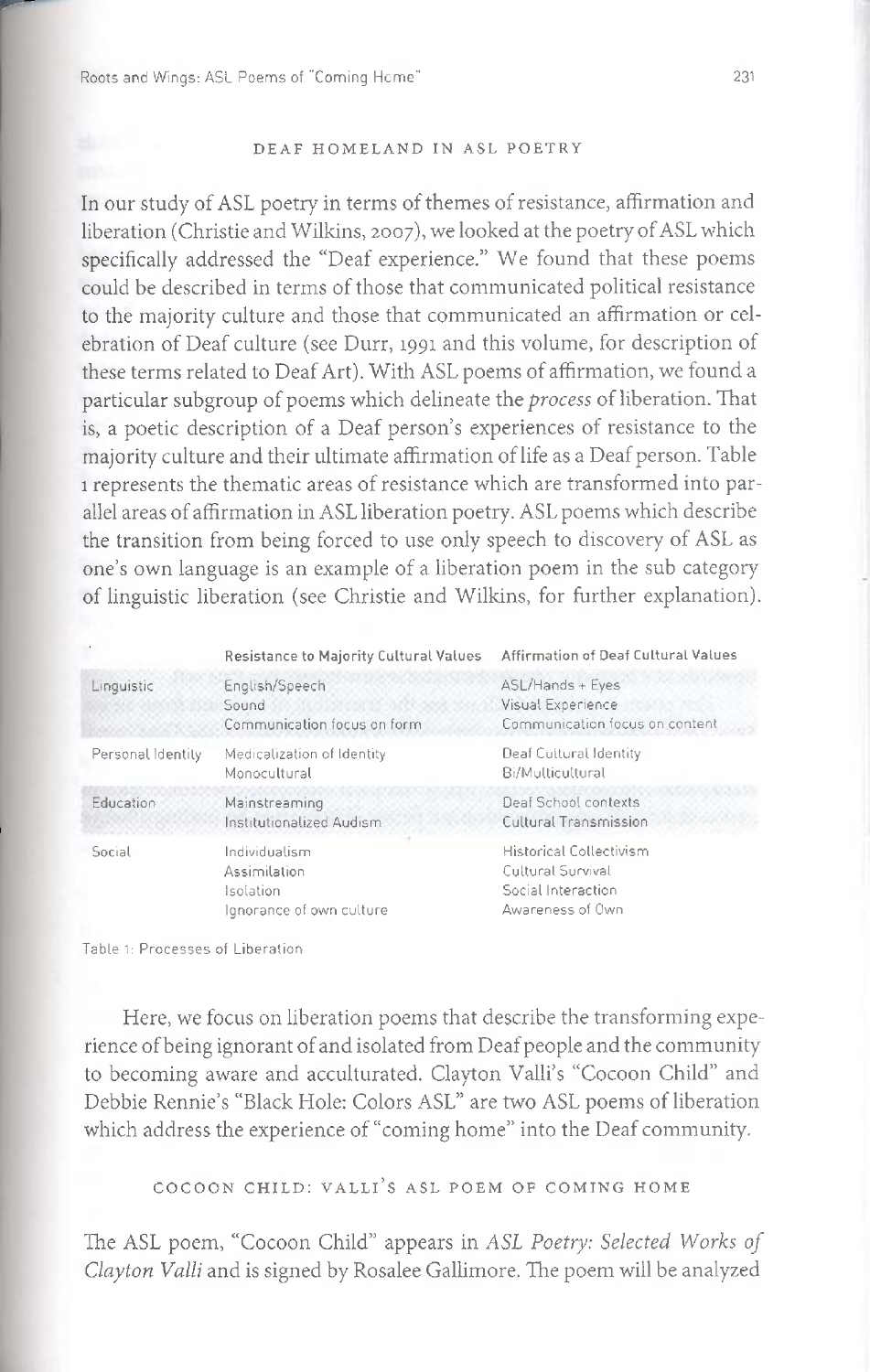here in three parts. The first part opens with a child wandering aimlessly with a somewhat innocent and unknowing expression. The narrator in the poem states directly that this child didn't know who she was or what the meaning of life was.

In the second part, the child persona goes into a limbo stage. She clenches her fists, crosses her arms over her chest, lowers her head, and closes her eyes. Clenched fists and closed eyes clearly symbolize Deaf people being cut off from the world, and turning inward. This limbo stage is further symbolized by a cocoon-like covering which protects the child's body against interference from the outside world.

During this cocoon stage, others come near the cocoon and are described as willing assistants or guides. While one encourages the other to be patient, they ultimately serve as midwives in the rebirthing by pulling at a thread from the top of the cocoon. This is the unraveling of the chrysalis in which the metamorphosis to a butterfly is completed. The child emerges from the cocoon uncrossing her arms, spreading open her hands, lifting up her head and opening her eyes. This unfolding and opening out happens in the direction of the mentors. She moves toward the space where the mentors have come, opening her arms in what could be an unfurling of her wings. Flying upwards as a butterfly, she states that she now knows her true self.

This poem is one in which we see the transition of a person from an isolated Deaf person in the majority culture to membership in the Deaf home community. The poet shows that this process is parallel to the metamorphosis from a land animal to a colorful, flying animal. It is clearly a poem of liberation and evolution. It suggests not only a personal liberation by finding a home and oneself, but also a spiritual one, as the persona at the end of the poem is now signs from an elevated space, representing a higher spiritual plane.

## "BLACK HOLE: COLORS ASL:" RENNIE'S POEM OF COMING HOME

Debbie Rennie's poem, "Black Hole: Colors ASL," has also been identified as an ASL poem of "coming home." In this liberation poem, the persona experiences a life transition into the Deaf community via ASL.

At the beginning of the poem, the persona comes upon a ladder which she decides to climb. The persona's nervous glancing about and facial expressions communicates a feeling of uncertainty about this upwards climb. In addition, she communicates a feeling of uncertainty about what she has left below. The creator of the poem has indicated to us that she is moving in the "right" direction as she is climbing upwards which has a positive connotation (cf. Wilcox, 2000). As the persona climbs up to a scaffold-like area, she discovers several cans of paints. She begins to create by dipping her hands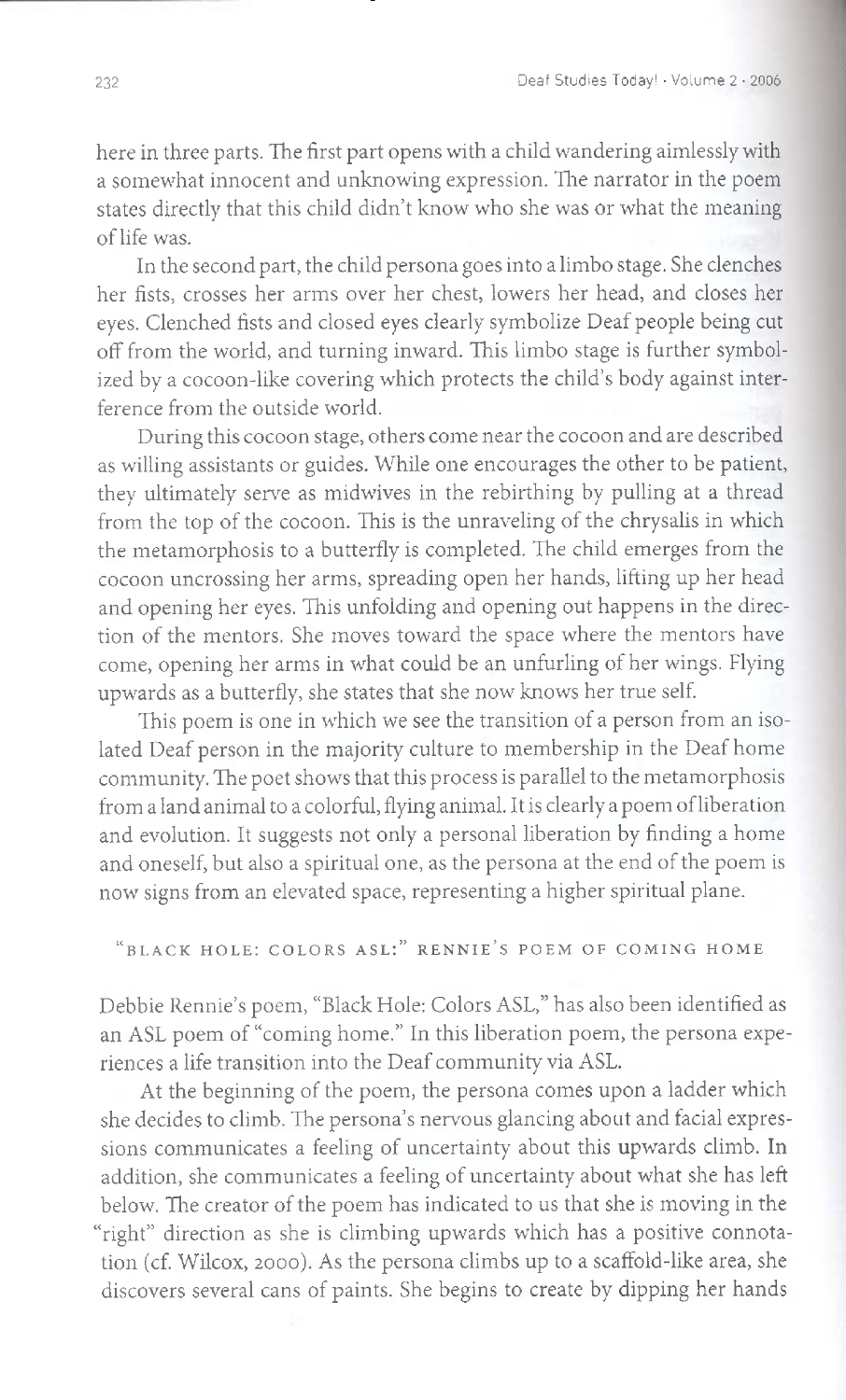Roots and Wings: ASL Poems of "Coming Home"

in the paints and splattering the colors across the blue sky. Here, she is discovering the rich colors of ASL and is delighted by her own ability to be a full creative language user.

Her discovery process is interrupted by someone shaking the bottom of her ladder. This someone urges her to come down—back to her old life, and is causing her to loose her balance at the top of the ladder. A can of black paint spills down and creates a sinkhole. The person who was shaking the ladder disappears into the abyss. The ladder, then, begins to move, sinking downward. At the top of the ladder, the persona flails her arms, trying to keep her balance. In this part of the poem, the persona is moving from ignorance to awareness. She has realized that immersion or attempts at assimilation have failed, and the majority culture has become a black, sightless place for her. Her struggle is a personal struggle of rebirth into a new language and culture.

In the final part of the poem, the persona's arms, struggling to help maintain her balance, become wing-like. Her body lifts off the ladder, flying upwards. Her facial expression communicates she is incredulous at this power she has found within herself. She flies upwards into the painted sky with colors sensually streaming down her face.

#### COMING HOME: ASL POETRY

These two ASL liberation poems tell the story of 'coming home' for the first time. They are both poems about a journey. Said (2001) has mentioned that "motifs of journeys underpin the plot or provide a symbolic framework for a great number of postcolonial texts" (190). In addition, "the culminating event in the journey narrative is that of homecoming..." (192).

It is interesting that the poems begin differently. The persona in Valli's "Cocoon Child" seems to begin the journey to Deafhood as a result of feeling lost and feeling the lack of a sense of self. Her wandering and isolation is reminiscent of that of the exile. This is what drives her from her place of ignorance, and she turns inward. In contrast, the persona in Rennie's "Black Hole: Colors ASL" is presented with a way into the Deaf community, a symbolic ladder. Her journey appears to be one stimulated by curiosity. It may be that the journey in "Cocoon Child" is a journey that begins at a Deaf school, with Deaf peers who play a significant role; in contrast, "Black Hole: Colors ASL" may begin in a mainstreamed educational setting where the pressure to assimilate into the majority culture is symbolized by the person shaking the ladder. Rennie's poem clearly focuses on the homeland's language, ASL, as the way into the Deaf community and development of a Deaf self. The metaphor of ASL as colors and a creative self contrasts with the implied metaphor of hearing culture and English as a black hole. It is language use that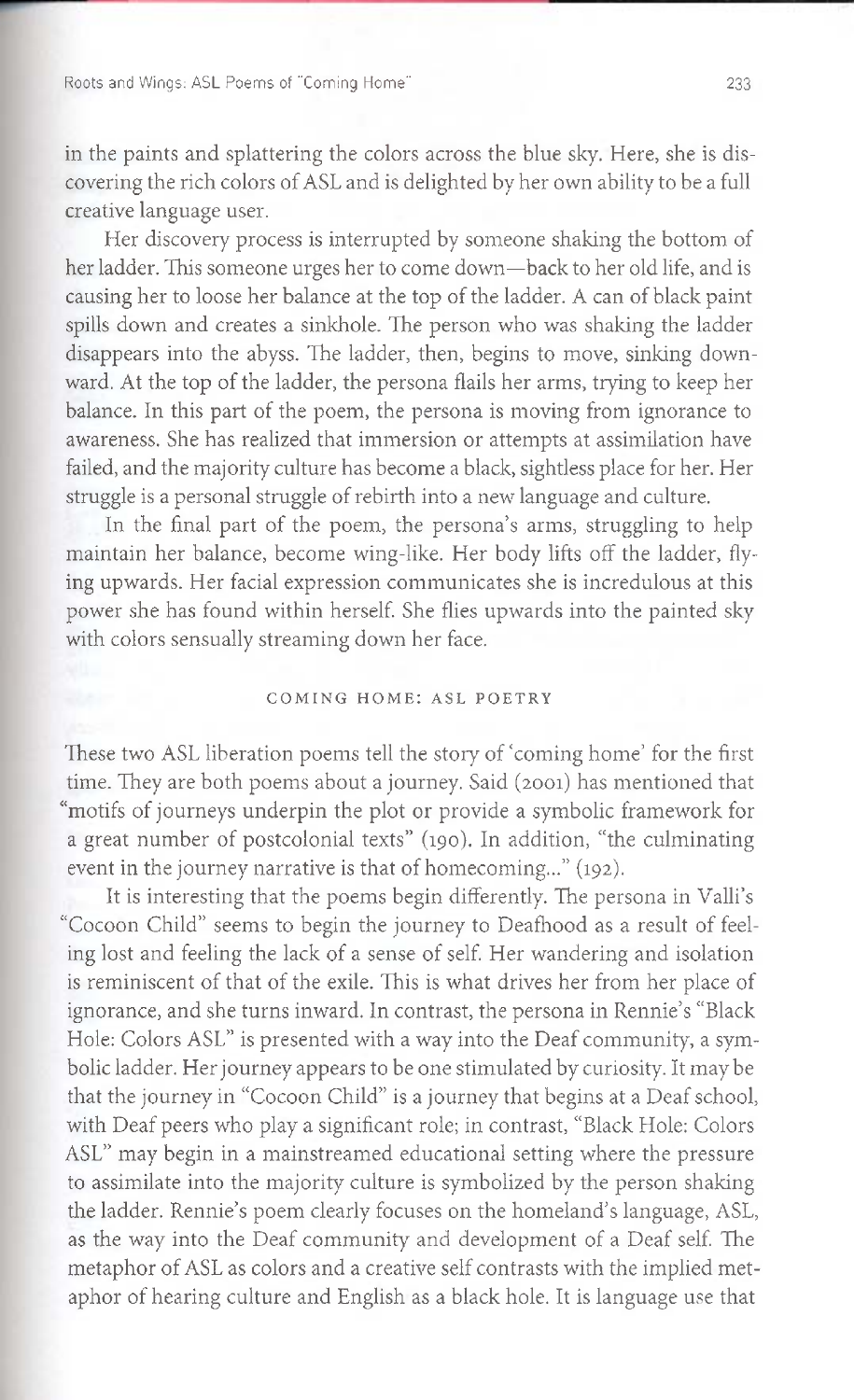stimulates the transformation. In Valli's poem, the focus of the transformation is in the match between the need for self-knowledge and external guidance. Still in this poem, the persona's hands move from being closed to being open and free to sign.

Most significantly, we see the personas of both poems undergoing radical physical transformations which result in winged, flying selves, images which are repeated in other literary works such as *Islay* and *The Deaf Duckling.* They have unlocked a power of which they were unaware. This may be akin to the liberating discovery of their Deaf heritage which they have possessed all along. They rise above, freed from limitations and restrictions, which have kept their souls earthbound. These changes imply a transcendence: they have become authentic, self-actualized spirits. And, "where else could one's place be but the location of the spirit" (Ashcroft, 2001:199).

These ASL poems of coming home necessarily include the concepts of language and identity transformation. In order to find a homeland, Deaf people must learn the language of that homeland, ASL. Writer Dennis Lee (as cited in Ashcroft 2001) has explained this need because "the language (of the colonizer) was drenched with our non-belonging." This communicates that as long as a deaf person is not at home in the language, she/he can never really be at home in the community. In addition, one needs to shake off the medicalized identity bestowed by doctors, teachers, and hearing family members. In Wong's novel, *Homebase* (1990), the Chinese-American states "Identity is a word full of home." Coming home, as the poems imply, means becoming Deaf—the discovery of one's true identity, an authentic self.

#### CONCLUSION

Like the concept of home expressed by postcolonial writers, a Deaf homeland is a created space of comfort, refuge, and belonging. Home is where we experience life with a family of others like ourselves, who use our language, and know who we really are. It is a safe place from which we can travel into a world dominated by others.

The coming home poems of "Cocoon Child" and "Black Hole: Colors ASL" emphasize the importance of ASL and Deaf identity. They both show that if a Deaf person has a home—roots, ASL, and a strong identity—we will have wings. Wings are symbols used by both poets to describe the feelings of freedom, self-actualization and spiritual fulfillment. With the quest for home satisfied, the Deaf person is liberated. In this way, Deaf poets "sign back" to the hearing empires which have historically presented us as languageless peoples whose quest should be to learn to talk, be fixed and accept a life as isolated handicapped individuals in a hearing world. In this way,